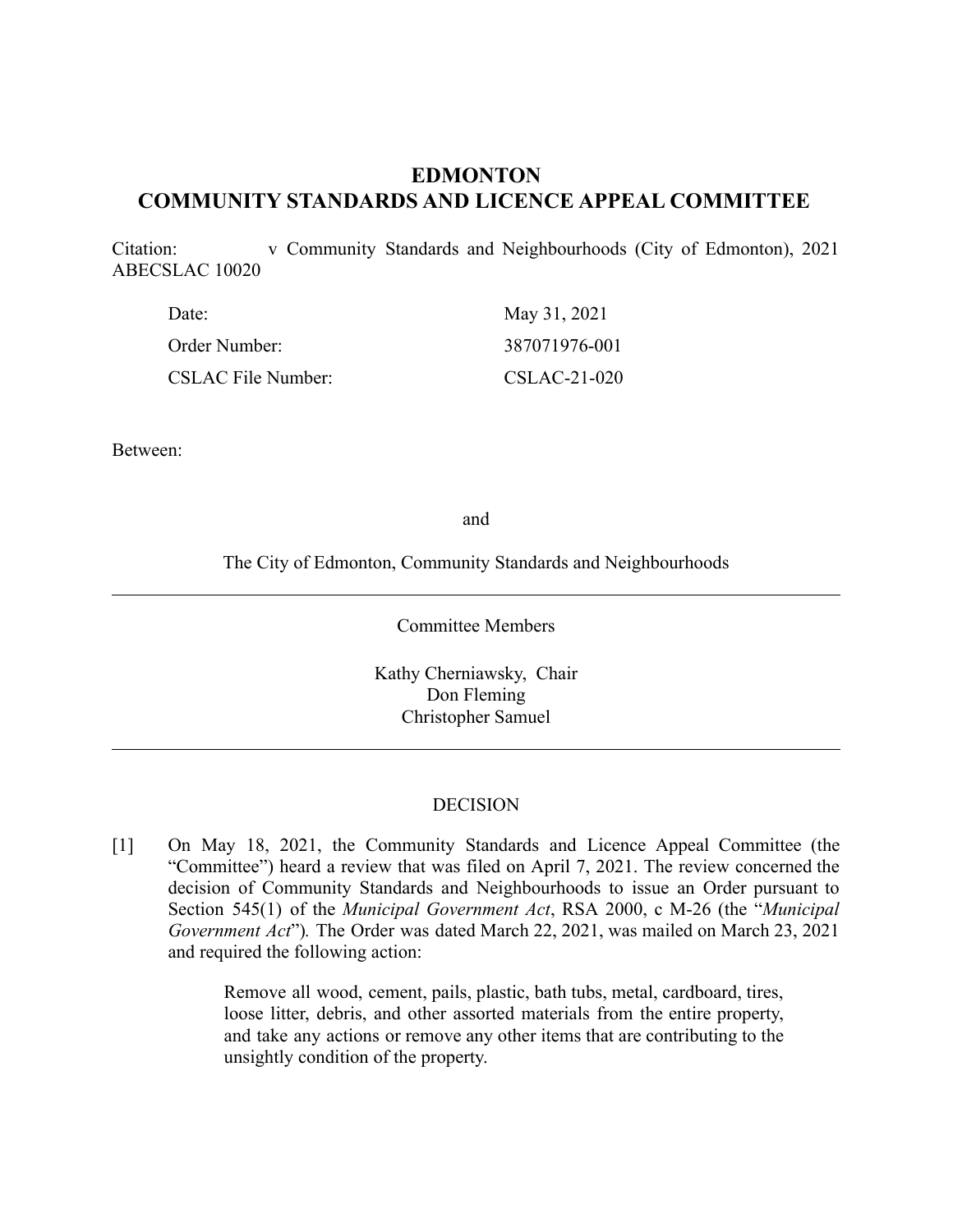### YOU MUST COMPLY WITH THIS ORDER BEFORE: April 16, 2021

- [2] The subject property is located at 10850 96 Street NW, Edmonton.
- [3] The hearing on May 18, 2021 was held through a combination of written submissions and video conferencing. The following documents were received prior to the hearing and form part of the record:
	- A copy of the Order issued pursuant to the *Municipal Government Act*;
	- The Applicant's written request for a review and submission; and
	- The Respondent's written submission, including a series of photographs.

### **Preliminary Matters**

- [4] At the outset of the hearing, the Chair confirmed with the parties in attendance that there was no opposition to the composition of the panel.
- [5] The Chair outlined how the hearing would be conducted, including the order of appearance of parties, and no opposition was noted.
- [6] The written request for review was filed on time, in accordance with Section 547 of the *Municipal Government Act*.

### **Summary of Hearing**

- *i) Position of the Applicant,*
- [7] The Applicant confirmed she had received the photographs that were taken by the Respondent on May 17, 2021.
- [8] The first set of photographs was taken on March 18, 2021 and since that time the Applicant has had a six foot high fence built. Prior to that someone had been dumping what appeared to be home construction materials in her yard. Since the fence has been built the back area has been immaculate.
- [9] All of the remaining materials on the property are for constructing raised garden beds. This includes the bathtub and the tires (they will be used for potato planters). The wood will be removed from the frames and will be recommissioned. This is a construction site and the work is ongoing. The chicken wired area is used for leaf composting. The Applicant has been focusing her work on the front yard and will now be focusing on the back.
- [10] The Applicant provided the following responses to questions from the Committee:
	- a) She has some soil in her compost bins and will be ordering more soil as required.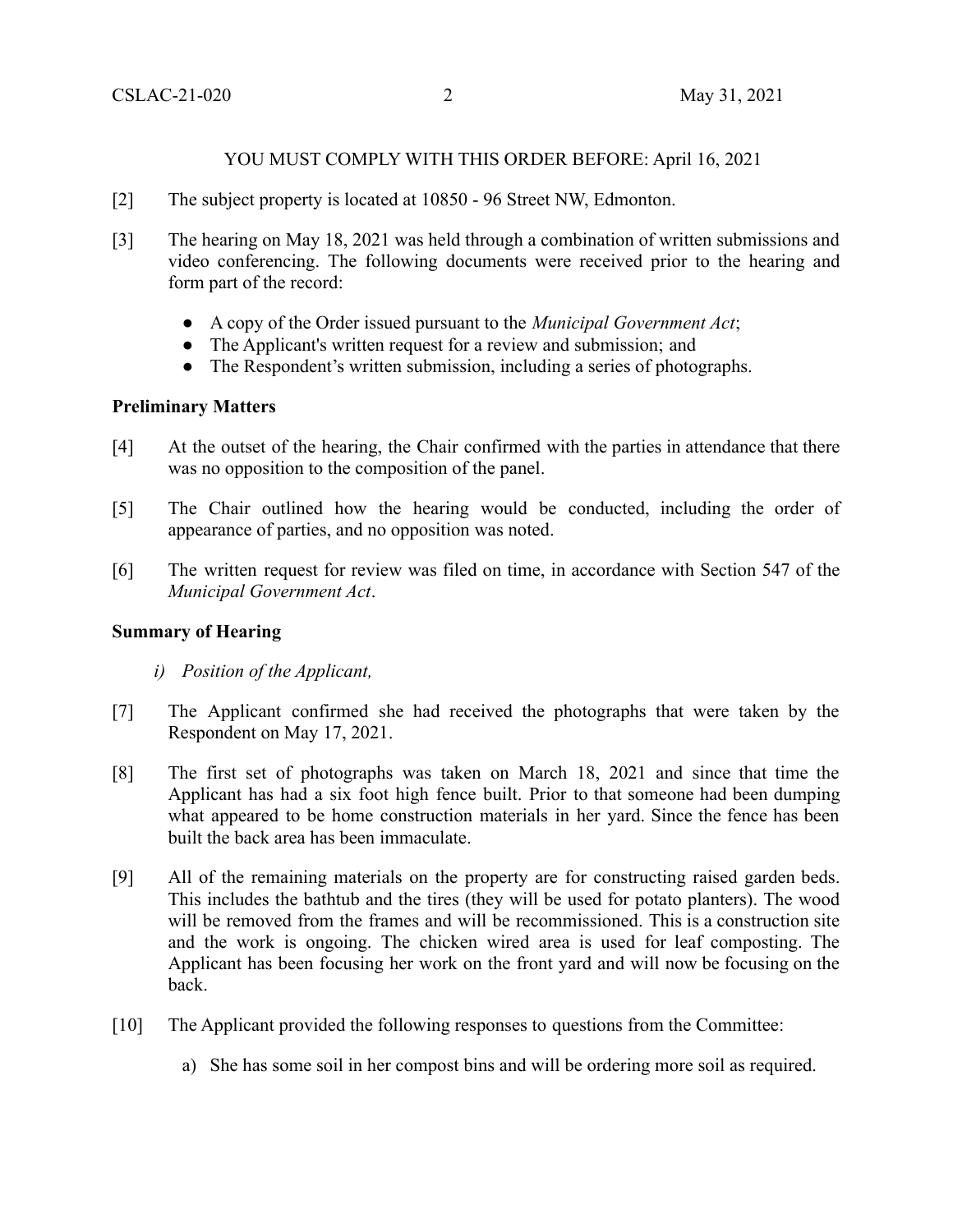- b) She estimates that the project will be complete by the middle of July and will look presentable by the end of June.
- c) The construction debris that had been dumped, which included a number of tarps, was taken care of immediately. The Applicant paid someone to come and bag it up.
- d) The Applicant confirmed she lives at the property and all the remaining material belongs to her. She checks the alley daily to make sure no more dumping is occurring.
- e) She has been collecting the wood for this project over the last two years. It is old decking from a theatre set. She has decided to re-purpose it for gardening since it cannot be used for its intended use.
- f) She has moved some of the lumber into her back yard closer to where the raised beds will be located. She intends to finish one raised bed at a time and will add the plants prior to moving on to the next one. She can guarantee that all of the wood will be removed from the back driveway by the end of June.
- g) There was more debris in the yard prior to the March 18, 2021 pictures being taken and the fence being built.
- h) The greenhouse in the front yard is being used as a shed to store her lawnmower, rakes and various other tools.
- *ii) Position of the Respondent, C. Perizzolo*
- [11] Ms. C. Perizzolo, Acting Coordinator, Complaints and Investigations, appeared on behalf of the City of Edmonton.
- [12] On February 23, 2021 a Bylaw Officer attended the property in response to a citizen's complaint regarding the untidy and unsightly condition. The Officer observed a nuisance condition which included scrap wood, metal, cement blocks, cardboard and other debris. As a result of this inspection the officer issued a Notice to Comply on February 24, 2021.
- [13] A follow up inspection was conducted on March 18, 2021 and it was noted that compliance had not been obtained and all previously noted material was still on site. The officer took six photographs depicting the nuisance condition.
- [14] Section 6(2) of the *Community Standards Bylaw* (the "*Bylaw"*) defines nuisance on land as

land, or any portion thereof, that shows signs of a serious disregard for general maintenance and upkeep, whether or not it is detrimental to the surrounding area,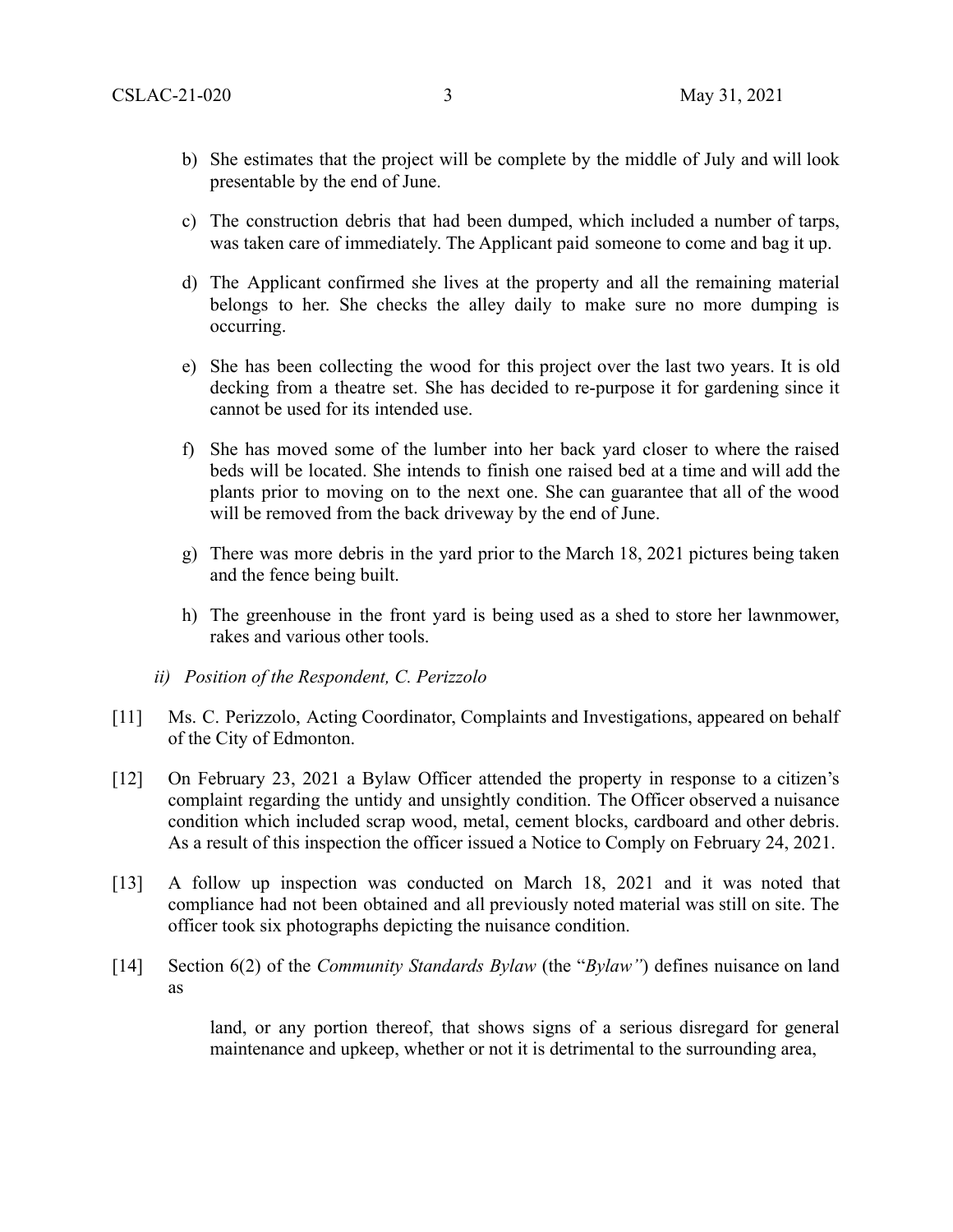For further clarification the *Bylaw* lists examples of nuisance conditions which include excessive accumulation of material including building materials, appliances, household goods, boxes, garbage or refuse, whether of any apparent value or not.

- [15] As a result of this inspection, the officer issued a section 545 *Municipal Government Act* Order on March 22, 2021, ordering the land owner to remove all material listed that was contributing to the nuisance and unsightly condition.
- [16] On April 9, 2021, the area supervisor spoke with the property owner advising of the requirements to achieve compliance. At that time advised that some of the material was being used to build planters. While she could not meet the deadline provided on the Order, she hoped to have the property cleaned in the coming months. The supervisor offered to provide an extension; however, Ms. Brant declined as she felt the Order was invalid and chose to appeal it.
- [17] Inspection photographs taken on May 17, 2021, show the current state of the property.
- [18] Section 545(1) of the *Municipal Government Act* states that:

If a designated officer finds that a person is contravening this or any other enactment that the municipality is authorized to enforce or a bylaw, the designated officer may, by written order, require the person responsible for the contravention to remedy it if the circumstances so require.

- [19] Based on the above information and the photographs provided to the Committee, the Respondent is satisfied that the Applicant has contravened Section 6(1) of the *Community Standards Bylaw* and is asking that the Order be upheld.
- [20] Ms. Perizzolo provided the following responses to questions from the Committee:
	- a) The value of the accumulated material is unimportant in terms of enforcing the *Bylaw*. Here there is an accumulation of material that is contributing to an untidy and unsightly condition as per a citizen's complaint.
	- b) There is no standard length of extension that is granted. The Officer will work with the property owner and will conduct weekly inspections to see if work is proceeding. Enforcement is only pursued if no progress has been made.
	- c) If the Committee were to uphold the Order, no enforcement would take place until the 30 day appeal period to the Court of Queen's Bench has expired. This means that effectively no enforcement action would occur until approximately the end of June.
	- d) Ms. Perizzolo confirmed that the front yard is now in acceptable condition and the focus is now on the rear yard and rear garage area.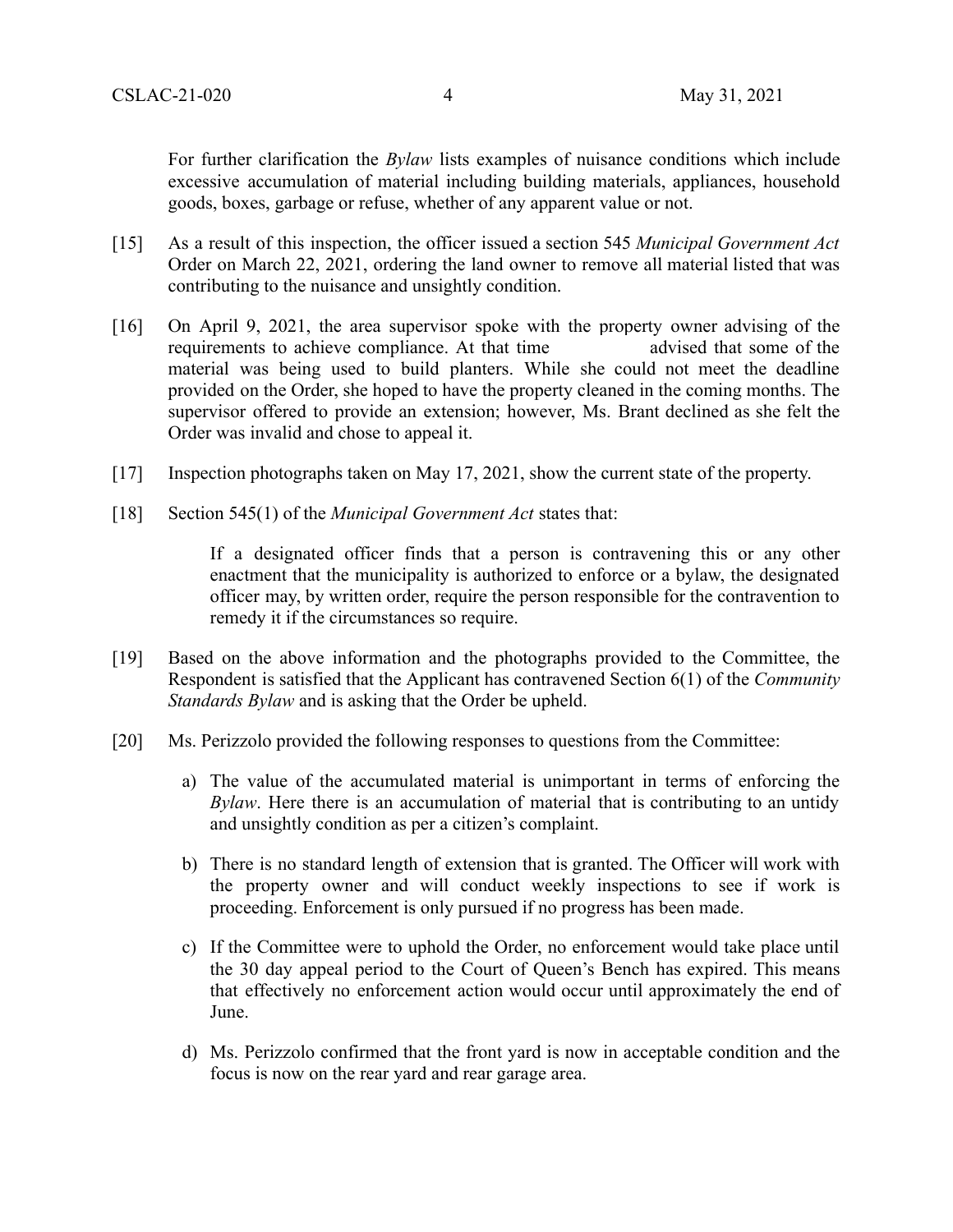### *iii) Rebuttal of the Applicant*

- [21] Since the initial complaint and Order, a fence has been built and the construction debris has been removed.
- [22] She does not consider the material behind the garage as debris and the material inside of the rear yard is not visible unless someone looks over the six foot fence.
- [23] The fence is not visible in the March 18, 2021 photographs because the inspector walked up to the fence and took the photographs over the fence.
- [24] In response to a question from the Committee, Ms. Brant indicated that it would be possible to store materials inside the garage until she needs them.

### *iv) Rebuttal of the Respondent*

- [25] The definition of nuisance condition in section 6(2) of the *Community Standards Bylaw* includes the words "whether or not it is detrimental to the surrounding area". It does not matter if the items cannot be seen from the alley, there is still a violation.
- [26] Further, has neighbours on either side of her who can see into her yard. The enjoyment of their own yards could be negatively impacted.
- [27] Ms. Perizzolo confirmed that the fence is not contributing to the unsightly condition of the property and is not cited in the Order.

*v)* 

[28] had nothing further to add although she wondered why the neighbours needed to be looking over her fence.

#### **Decision**

[29] The Order is Upheld. The compliance date of the Order has been varied to June 30, 2021.

## **Reasons for Decision**

- [30] This is an application for a review of a written Order issued by the City of Edmonton pursuant to section 545 of the *Municipal Government Act.*
- [31] On February 23, 2021, the subject property was inspected by a Municipal Enforcement Officer with the City of Edmonton. As a consequence of the inspection, the Applicant (who is the registered owner of the subject property) was sent a Notice to Comply dated February 24, 2021 indicating that a Section 6(1) Nuisance on Land as defined in the *Community Standards Bylaw* 14600 was occurring on the subject property. The Notice provided in part: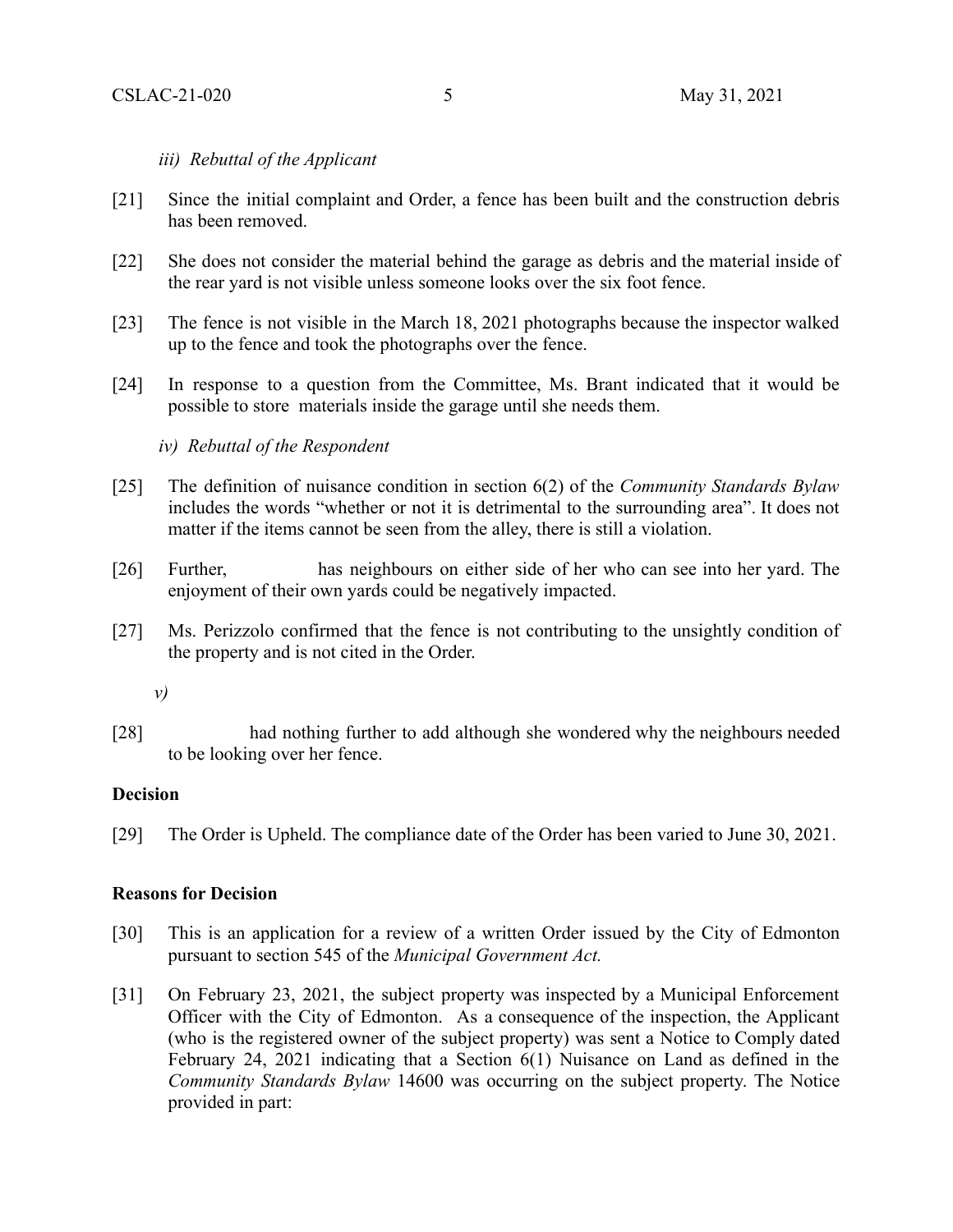It is against the City of Edmonton's bylaw to have an untidy property. We need your help! To fix the problem remove the following items that were found on your property: Wood, metal, cement blocks, cardboard, loose litter and debris. Please remove these items by taking them to the landfill, the nearest Eco or Recycle Stations, or putting them in our home or garage.

[32] On March 18, 2021 the subject property was reinspected. As a result of this reinspection an Order dated March 22, 2021 was issued requiring the Applicant to:

> Remove all wood, cement, pails, plastic, bath tubs, metal, cardboard, tires, loose litter, debris, and other assorted materials from the entire property, and take any actions or remove any other items that are contributing to the unsightly condition of the property.

- [33] The Order indicated that the Applicant must comply before April 16, 2021.
- [34] The Applicant explained to the Committee that the items she kept on the subject property were to be repurposed for a raised bed garden and deck project and that the lumber located at the rear of the garage consisted mainly of sections of a theatre stage that had been placed there approximately two years earlier.
- [35] The Applicant requested this review because she felt that the main issue was the additional debris that unknown persons were dumping on her property and that by March 18, 2021 she had effectively dealt with the nuisance by removing the unauthorized debris and constructed a six-foot fence which adequately screened the rear of her property.
- [36] The evidence provided by the City was that the Order covered all of the identified materials, and the photos show a nuisance existed at the time of the reinspection on March 18, 2021 despite the removal of some of the debris or the newly constructed fence.
- [37] Based on the six submitted photographs taken on March 18, 2021, the Committee finds that a nuisance as defined in Section 6 of the *Community Standards Bylaw* was occurring on the subject property at that date. Therefore, the Committee concludes that the Section 545 Order was validly issued on March 22, 2021.
- [38] The Committee also heard that in the interim the Applicant made efforts to comply with the Order. The parties agree that the front yard is currently fully compliant. However, additional photos taken on May 17, 2021 show that the rear of the property, including the area behind the garage, remains in substantially the same condition as shown in the photos from March 18, 2021. The Applicant indicated that she is also dealing with items shown in the rear yard and driveway of the property, but her progress is weather dependent. During her oral submissions, she guaranteed to the Committee that the remaining items listed in the Order (apart from her compost pile) will all be repurposed and used to assemble her raised garden beds and backyard deck by the end of June, 2021.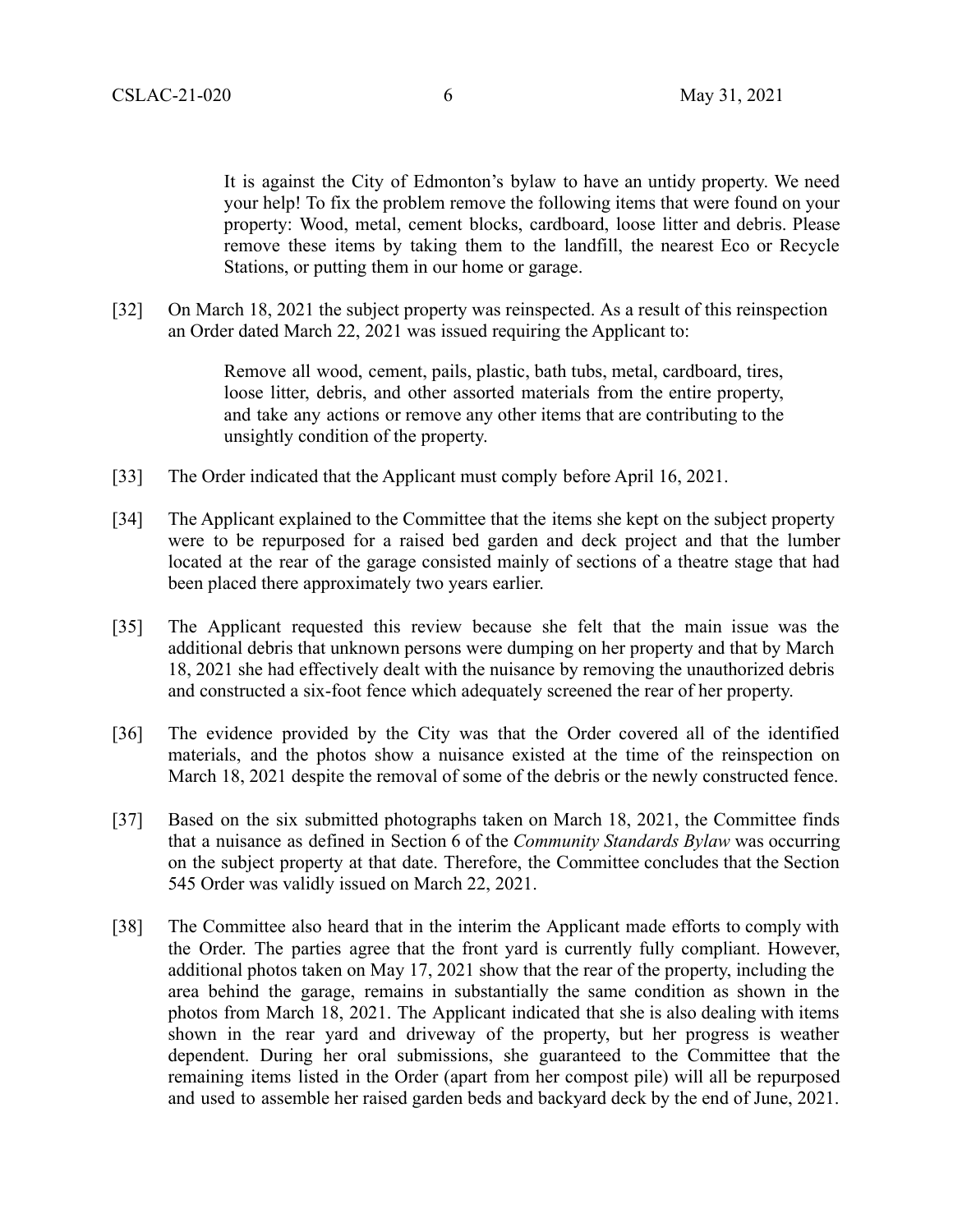Even if the work cannot be fully completed by the end of June, the Applicant could store any unused materials inside her garage.

[39] Based on the information provided by the Applicant, the Committee finds it reasonable that the Applicant be afforded additional time to complete work at the subject property. Accordingly, the Committee confirms the Order and varies the date for compliance to June 30, 2021.

KChiman of.

Ms. K. Cherniawsky, Chair Community Standards and Licence Appeal Committee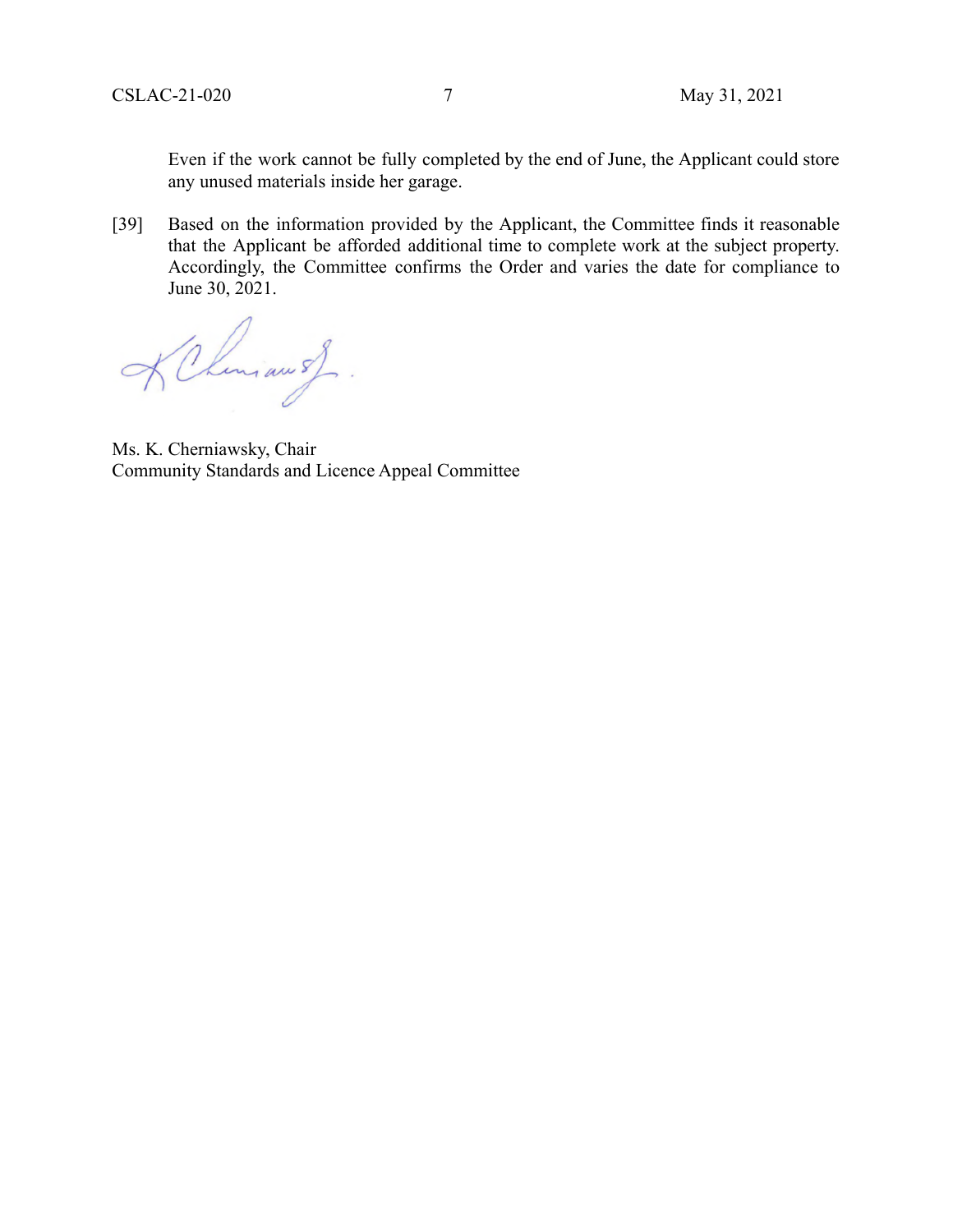# **Important Information for the Applicant**

1. A person affected by this decision may appeal to the Alberta Court of Queen's Bench under Section 548 of the *Municipal Government Act*, RSA 2000, c M-26 if the procedure required to be followed by this Act is not followed, or the decision is patently unreasonable.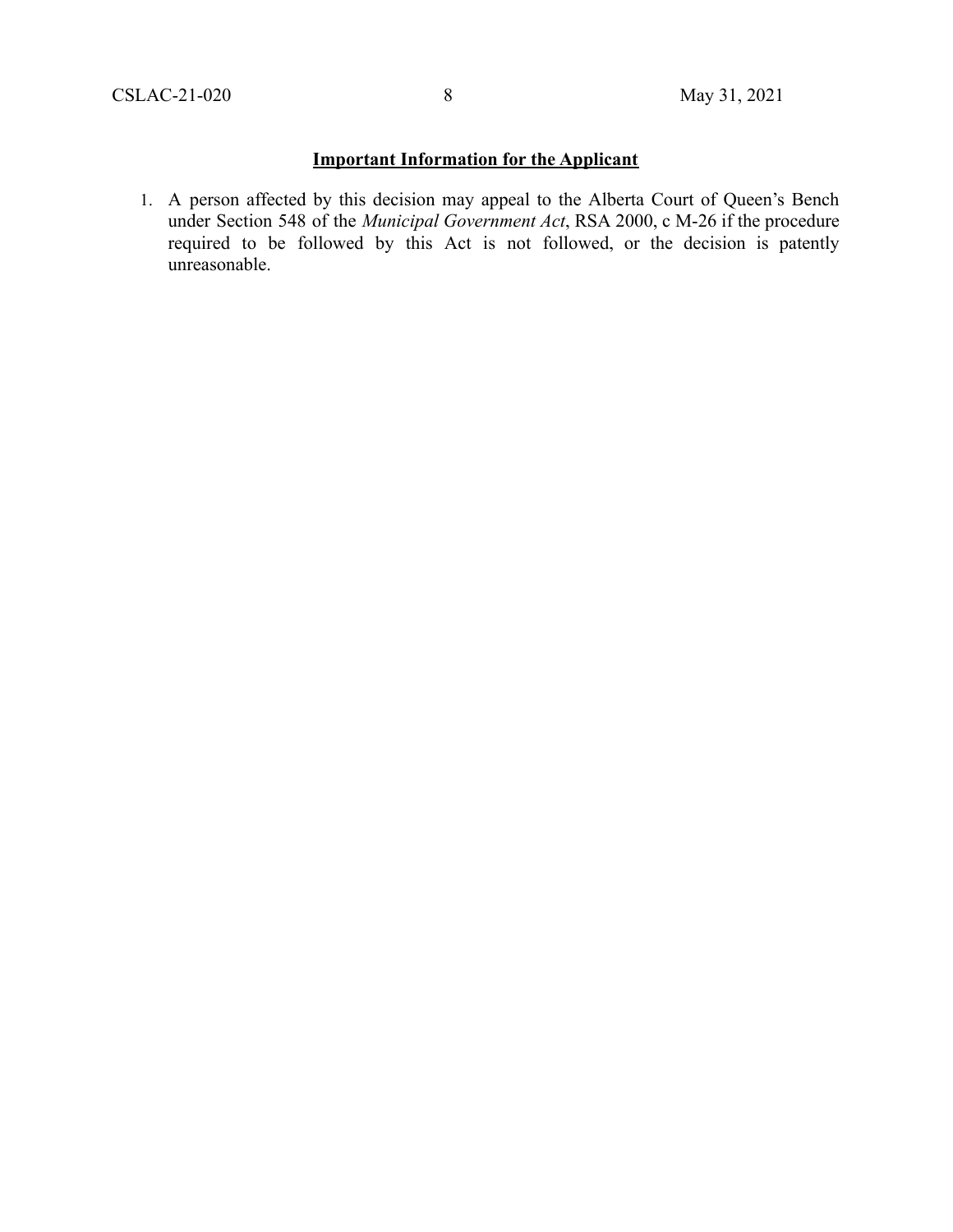# **EDMONTON COMMUNITY STANDARDS AND LICENCE APPEAL COMMITTEE**

Citation: v Community Standards and Neighbourhoods (City of Edmonton), 2021 ABECSLAC 10024

| Date:                     | May 31, 2021   |
|---------------------------|----------------|
| Order Number:             | 390573919-001  |
| <b>CSLAC File Number:</b> | $CSLAC-21-024$ |

Between:

and

The City of Edmonton, Community Standards and Neighbourhoods

Committee Members

Kathy Cherniawsky, Chair Don Fleming Christopher Samuel

#### DECISION

[1] On May 18, 2021, the Community Standards and Licence Appeal Committee (the "Committee") heard an application that was filed on April 20, 2021. The application concerned the decision of Community Standards and Neighbourhoods to issue an Order pursuant to Section 545(1) of the *Municipal Government Act*, RSA 2000, c M-26 (the "*Municipal Government Act*")*.* The Order was dated April 1, 2021, was mailed on April 7, 2021 and required the following action:

> Remove all garbage, garbage bags, recyclables, cardboard, plastic, metal, wood, concrete pipe, construction materials, renovation materials, plywood, lumber, containers, fuel containers, coolers, tools, saws, tables, ladders, hoses, yard equipment, auto parts, wheels, tires, rims, bumpers, pallets, sinks, counter tops, appliances, microwaves, ceiling fans, carpet, fabrics, tarps, loose litter, debris, and other assorted materials from the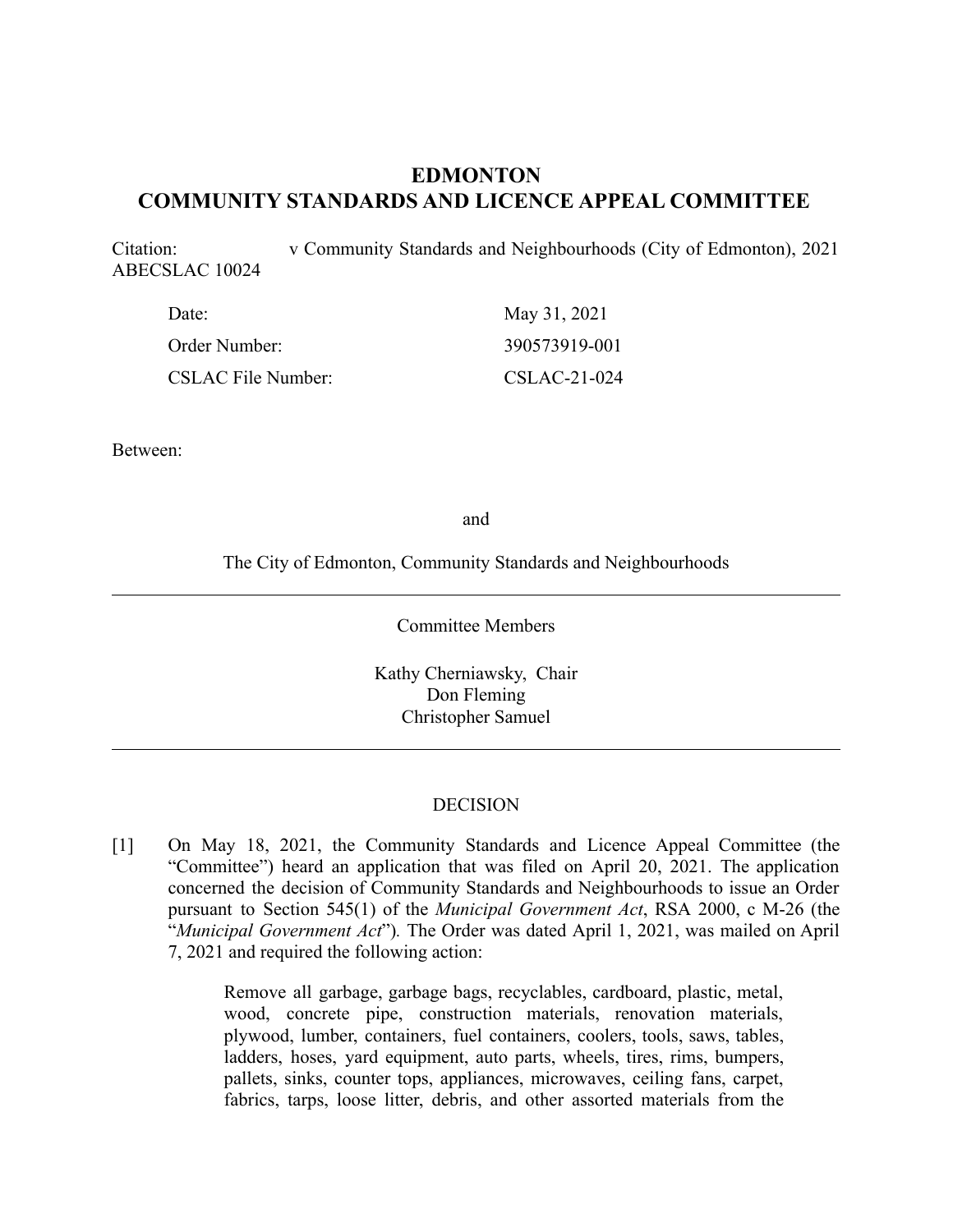entire property, and take any actions or remove any other items that are contributing to the unsightly condition of the property.

YOU MUST COMPLY WITH THIS ORDER BEFORE: May 3, 2021

- [2] The subject property is located at 10323 146 Street NW, Edmonton.
- [3] The review hearing on May 18, 2021 was held through a combination of written submissions and video conference. The following documents were received prior to the hearing and form part of the record:
	- A copy of the Order issued pursuant to the *Municipal Government Act*;
	- The Applicant's written request for review and submission; and
	- The Respondent's written submission, including a series of photographs.

### **Preliminary Matters**

- [4] At the outset of the review hearing, the Chair confirmed with the parties in attendance that there was no opposition to the composition of the panel.
- [5] The Chair outlined how the hearing would be conducted, including the order of appearance of parties, and no opposition was noted.
- [6] The application for review was filed on time, in accordance with Section 547 of the *Municipal Government Act*.

### **Summary of Hearing**

- *i) Position of the Applicant,*
- [7] The Applicant is not contesting that the yard was messy. He was in the hospital in July and August and was not physically able to do any work last fall. He is unable to walk on snow and was just starting to clean up when he received the notice. The clean up was completed in approximately a week.
- [8] He is not objecting to the notice but is objecting to the ticket that came with the notice.
- [9] provided the following responses to questions from the Committee:
	- a) A ticket in the amount of \$250.00 arrived on the same day as the Order in a separate envelope. When he called the number on the ticket, he was advised that the amount would be added to his tax roll.
	- b) He was not aware that the City was interested in his property until he received the Order in the mail on April 6, 2021.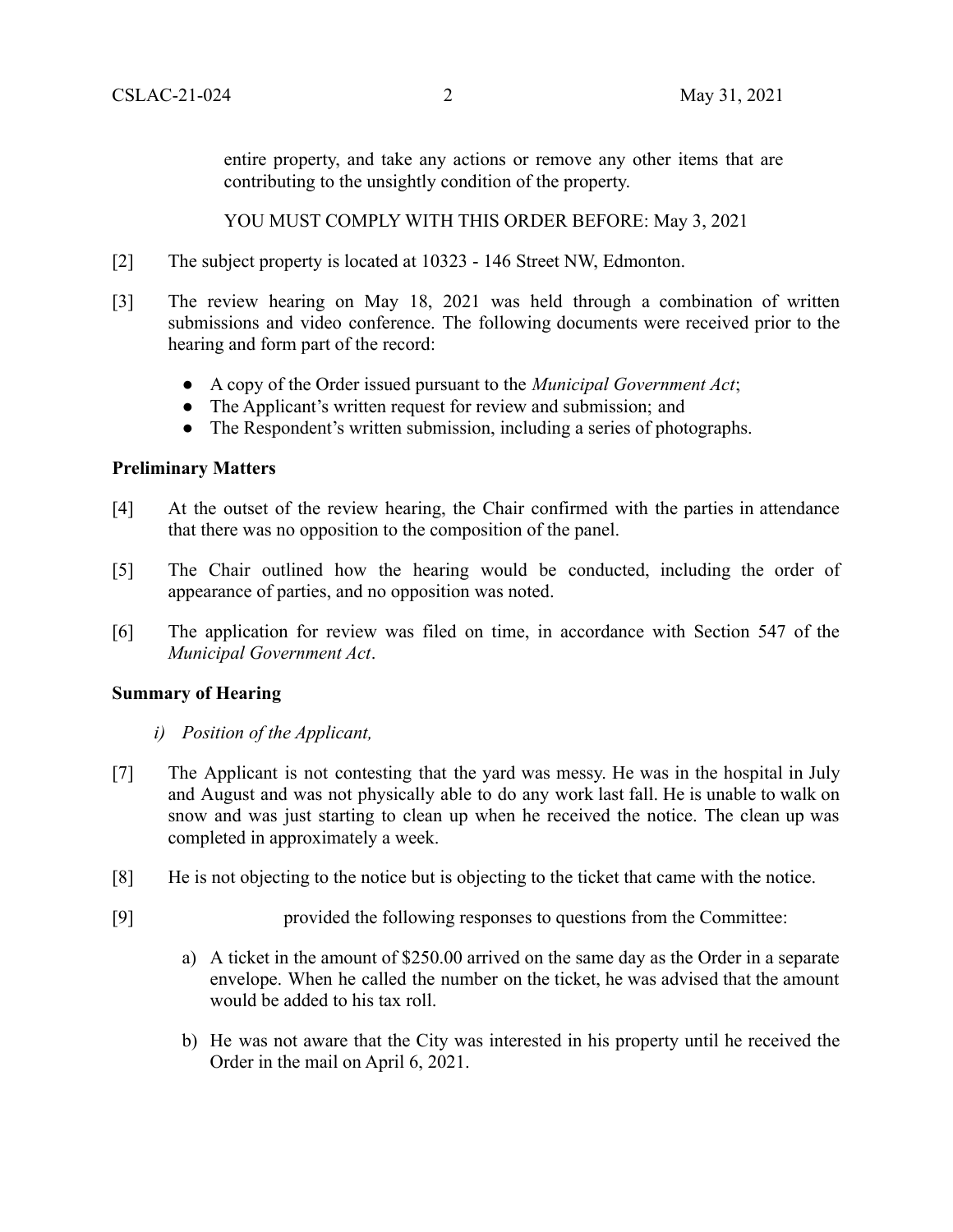- *ii) Position of the Respondent, C. Perizzolo*
- [10] Ms. C. Perizzolo, Acting Coordinator, Complaints and Investigations, appeared on behalf of the City of Edmonton.
- [11] She did not provide any submissions since was not contesting the validity of the Order and provided the following responses to questions from the Committee:
	- a) She offered to contact the Applicant after this hearing to discuss tickets and the appeal process regarding them.
	- b) She confirmed that it is her understanding that this Committee only deals with Orders and does not deal with tickets that impose fines.
	- c) The Order was issued without a prior Notice to Comply because of an extensive history of bylaw investigations.
	- *iii) Rebuttal of the Applicant*
- [12] The Applicant felt there should have been some communication from the City asking him to clean up his yard prior to the ticket being issued.
- [13] He is appealing the Order because there were no steps taken prior to the issuance of the Order. If the Order is deemed invalid, then the ticket would also be invalid.
- [14] The Order is excessive and extreme. There was no communication from the City and as soon as he was able to clean up it was completed.
- [15] In response to a question from the Committee, he advised that he does not yet have a court date to appeal the ticket that was issued.

*iv) Rebuttal of the Respondent*

- [16] Ms. Perizzolo had no further submissions and provided the following responses to questions from the Committee:
	- a) She confirmed that both the Order and the ticket were issued at the same time. The ticket was for a violation of the *Community Standards Bylaw* and the Order was issued to provide instructions to the citizen to have the site remedied.
	- b) In this case, the Officer went directly to a section 545 *Municipal Government Act* Order without first issuing a Notice to Comply. Since 2008, there have been 36 bylaw violations, 20 of which have been nuisance on land violations. She is not certain if this is the first time a ticket has been issued, but she can confirm that numerous Notices to Comply and *Municipal Government Act* Orders have previously been issued.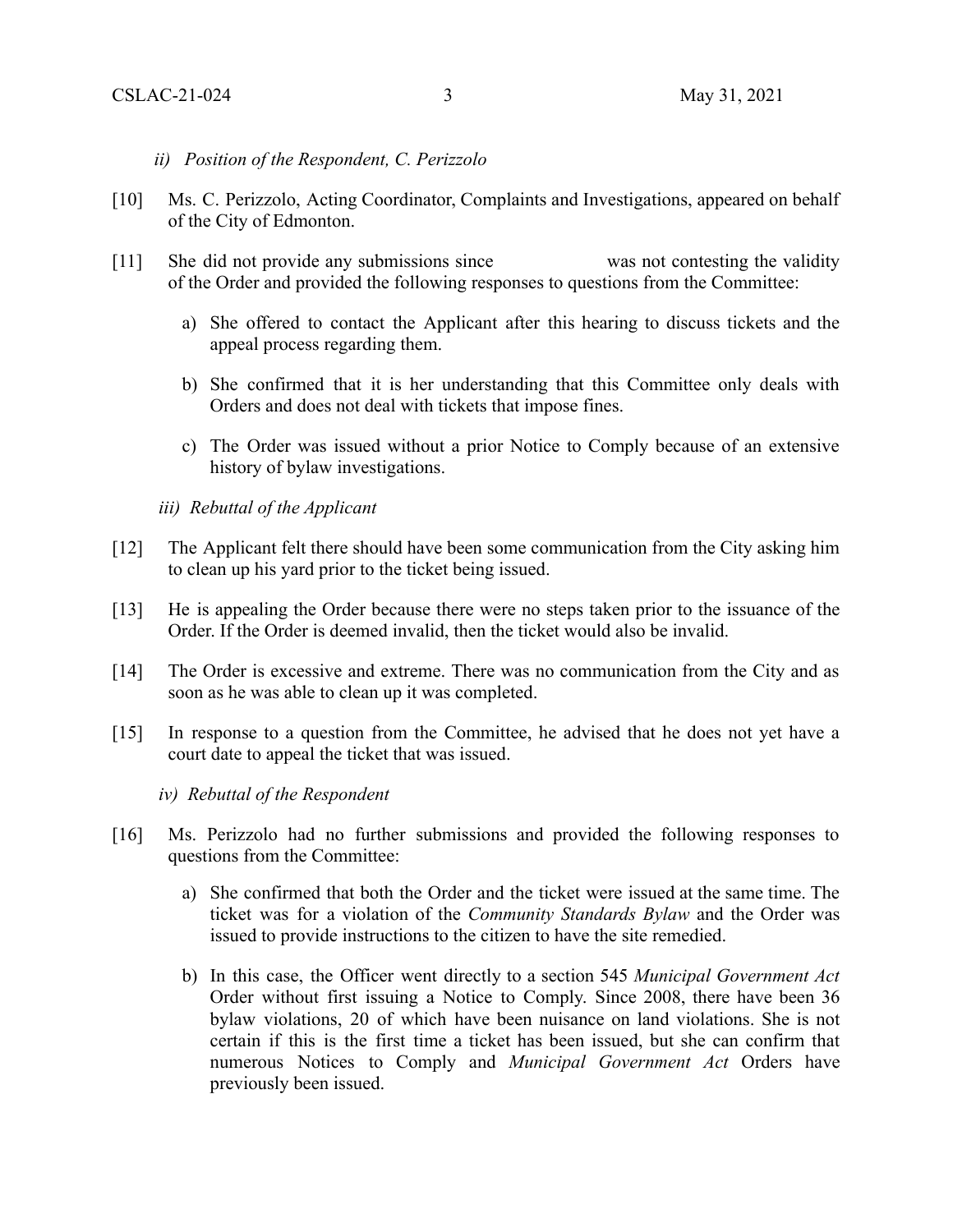- c) is aware of what constitutes a nuisance on land and the work that needs to be done. There is nothing in the *Bylaw* that requires a Notice to Comply to be issued prior to the issuance of a *Municipal Government Act* Order.
- d) When referred to costs being added to the tax roll, he may have been referring to the paragraph on the second page of the *Municipal Government Act* Order which states:

If you fail to comply with the provisions of this order the City of Edmonton will, at its election, take action to enforce the order by taking whatever actions or measures are necessary to remedy the contravention of the bylaw or to prevent the re-occurrance of the contravention, all expenses and any costs of which will be an amount owing to the City and will be placed on the tax roll of the property if section  $553(1)(c)$  permits.

- e) The Order deals only with remedying the situation. The ticket and its dispute is an independent process, outside of this Committee's authority and process.
- *v) Applicant's Final Statement*
- [17] can only recall three specific times where he has received compliance Orders from the City. He does not understand how the City is coming up with more than 30 occurrences.

### **Decision**

[18] The Order is confirmed.

#### **Reasons for Decision**

[19] This is an application for a review of a written Order issued by the City of Edmonton pursuant to section 545 of the *Municipal Government Act* which states:

> (1) If a designated officer finds that a person is contravening this or any other enactment that the municipality is authorized to enforce or a bylaw, the designated officer may, by written order, require the person responsible for the contravention to remedy it if the circumstances so require.

- (2) The order may
	- (a) direct a person to stop doing something, or to change the way in which the person is doing it;
	- (b) direct a person to take any action or measures necessary to remedy the contravention of the enactment or bylaw, including the removal or demolition of a structure that has been erected or placed in contravention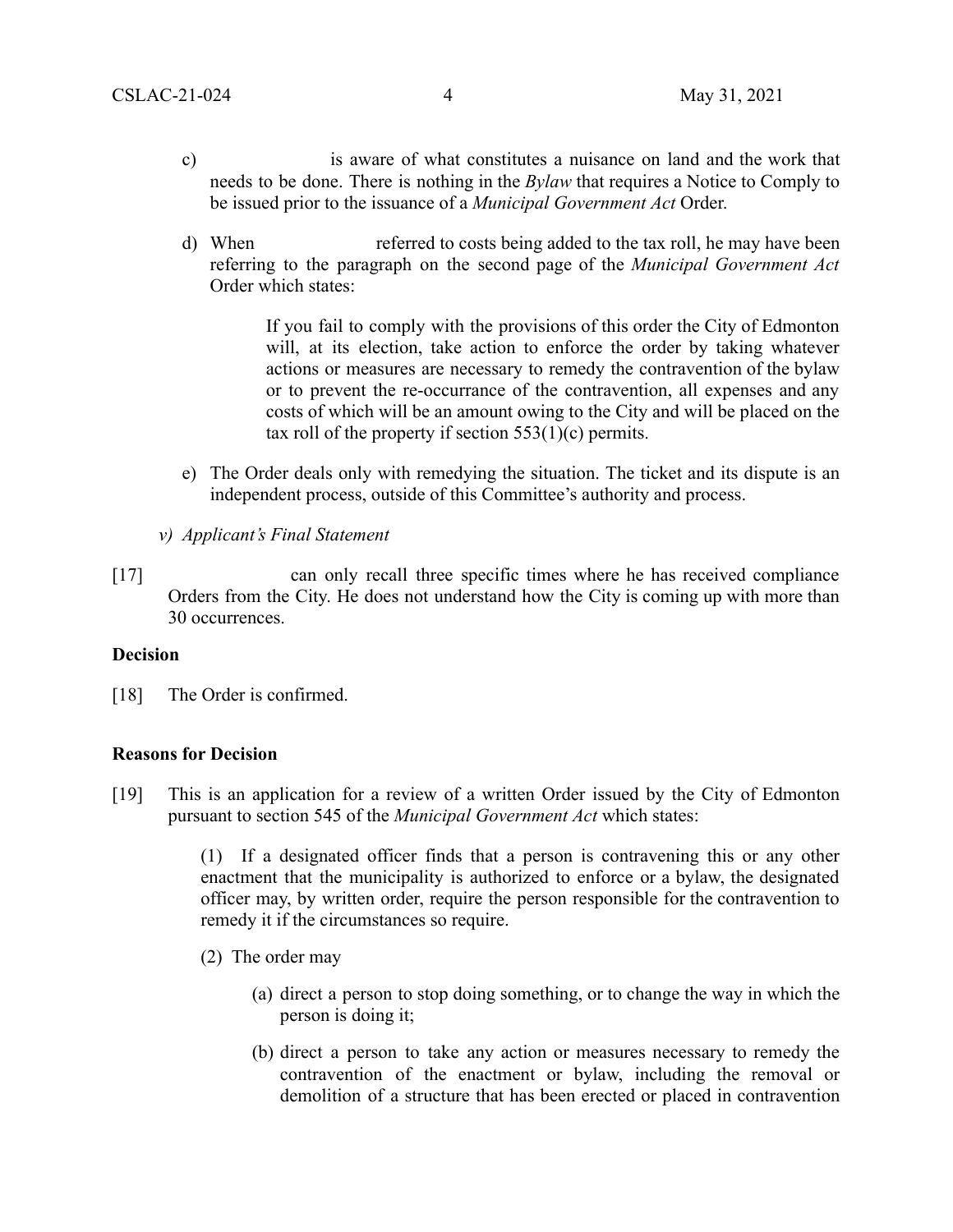of a bylaw, and, if necessary, to prevent a re‑occurrence of the contravention;

(c) state a time within which the person must comply with the directions;

(d) state that if the person does not comply with the directions within a specified time, the municipality will take the action or measure at the expense of the person.

[20] Section 547 of the *Municipal Government Act* provides a mechanism for recipients of orders to have them reviewed by City Council:

> (1) A person who receives a written order under section 545 or 546 may by written notice request council to review the order within

- (a) 14 days after the date the order is received, in the case of an order under section 545, and
- (b) 7 days after the date the order is received, in the case of an order under section 546,

or any longer period as specified by bylaw.

- (2) After reviewing the order, the council may confirm, vary, substitute or cancel the order.
- [21] Edmonton City Council has delegated the responsibility to conduct the reviews under section 547 to this Committee through the *Community Standards Bylaw*.
- [22] The Order under review is addressed to the Applicant at the subject property and states in part:

As a result of an inspection of the property on March 31, 2021.

Being an employee of the city of Edmonton having the delegated power, duties, and functions of a designated officer for the purposes of section 545, I find that you are in contravention of the city of Edmonton's *Community Standards Bylaw* 14600, Section  $6(1)$ , Nuisance on Land.

YOU ARE THEREFORE ORDERED TO

Remove all garbage, garbage bags, recyclables, cardboard, plastic, metal, wood, concrete pipe, construction materials, renovation materials, plywood, lumber, containers, fuel containers, coolers, tools, size, tables, ladders, hoses, yard equipment, auto parts, wheels, tires, rims, bumpers, palates, sinks, countertops, appliances, microwave, ceiling fans, carpet, fabrics, tarps, loose litter, debris, and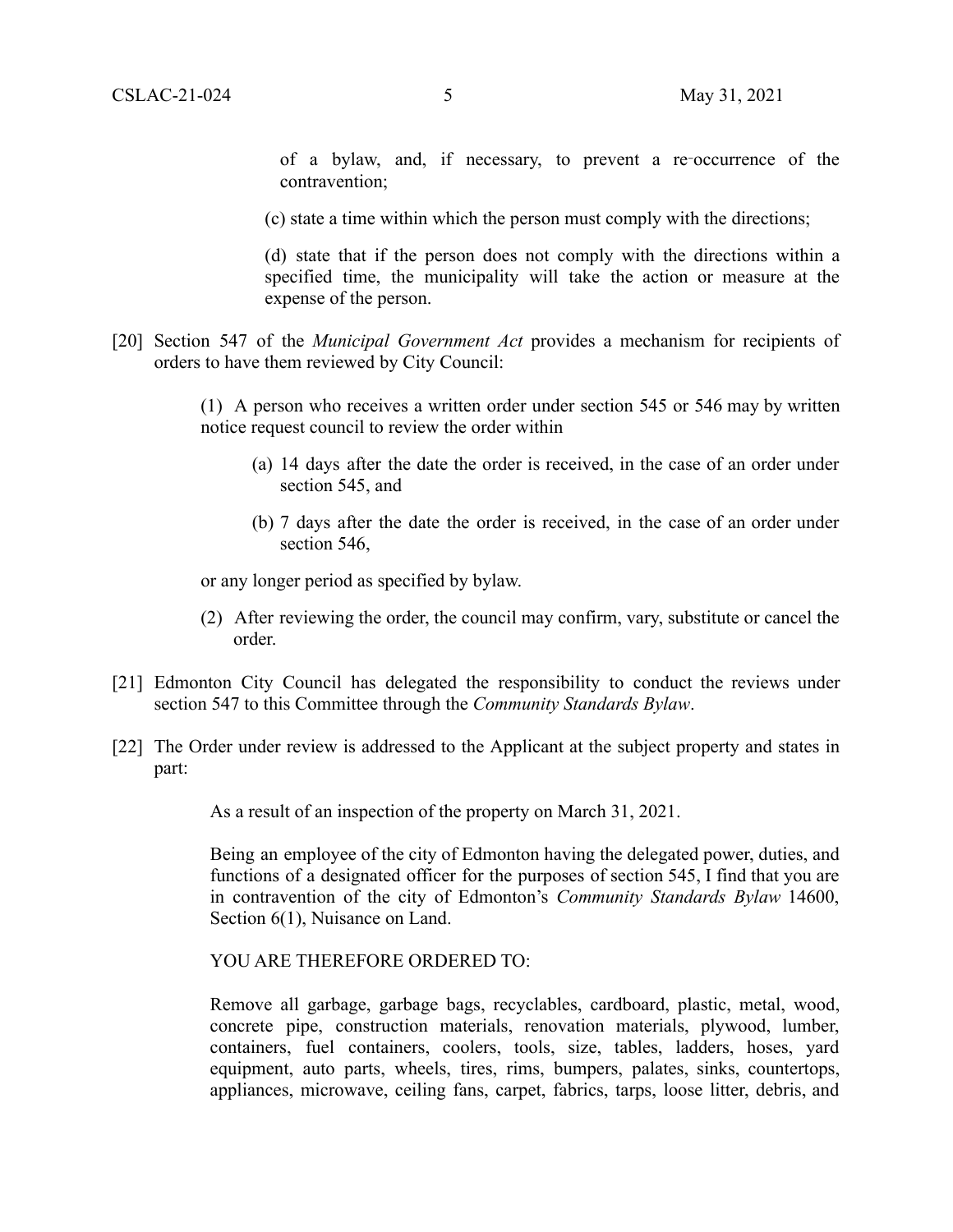other assorted materials from the entire property, and take any actions or remove any other items that are contributing to the unsightly condition of the property.

YOU MUST COMPLY WITH THIS ORDER BEFORE: MAY 03, 2020

- [23] The Order also provides information about non-compliance, the additional consequences of non-compliance and the procedure to request a review.
- [24] At the outset of the hearing, the Applicant indicated that he was not contesting that the subject property was a mess, nor objecting to the "notice". He was objecting to a ticket which included a fine that came separately, but contemporaneously, with the Order. However, later in the hearing, the Applicant indicated he was appealing the Order for three reasons:
	- a) it was excessive and extreme;
	- b) it was issued without any prior communication or warning; and
	- c) he had promptly complied with the Order to clean up as soon as he was able.
- [25] The 26 photos taken during the March 31, 2021 inspection and submitted to the Committee show all of the items listed in the Order were present on the property and that many items appear to have been in place for a significant amount of time. The Applicant indicated the items had been accumulating over a period of several months.
- [26] Based on these photos and the Applicant's acknowledgement that the property was a "mess" which needed to be cleaned up, the Committee finds that a nuisance, as defined in section 6(1) of the *Community Standards Bylaw* was occurring on the subject property. Therefore, the Committee finds that the Order issued pursuant to section 545 was valid.
- [27] The Committee then considered whether the Order should be cancelled because the Applicant was not sent a Notice to Comply prior to the issuance of the Order. The Committee considered the following factors:
	- a) Based on the photos and the Applicant's submissions, the Committee found that the items listed in the Order had accumulated over a period of several months going back to at least the summer of 2020.
	- b) There is no provision in the Bylaws, requiring the City to issue a Notice of Compliance or any other type of forewarning prior to the issuance of a Section 545 Order.
	- c) The Committee heard that although the City often issues a Notice to Comply prior to a Section 545 Order, it does not always do so. In this instance, the City issued the Order directly after the March 31, 2021 inspection due to the state of the property and a documented extensive history of similar proceedings.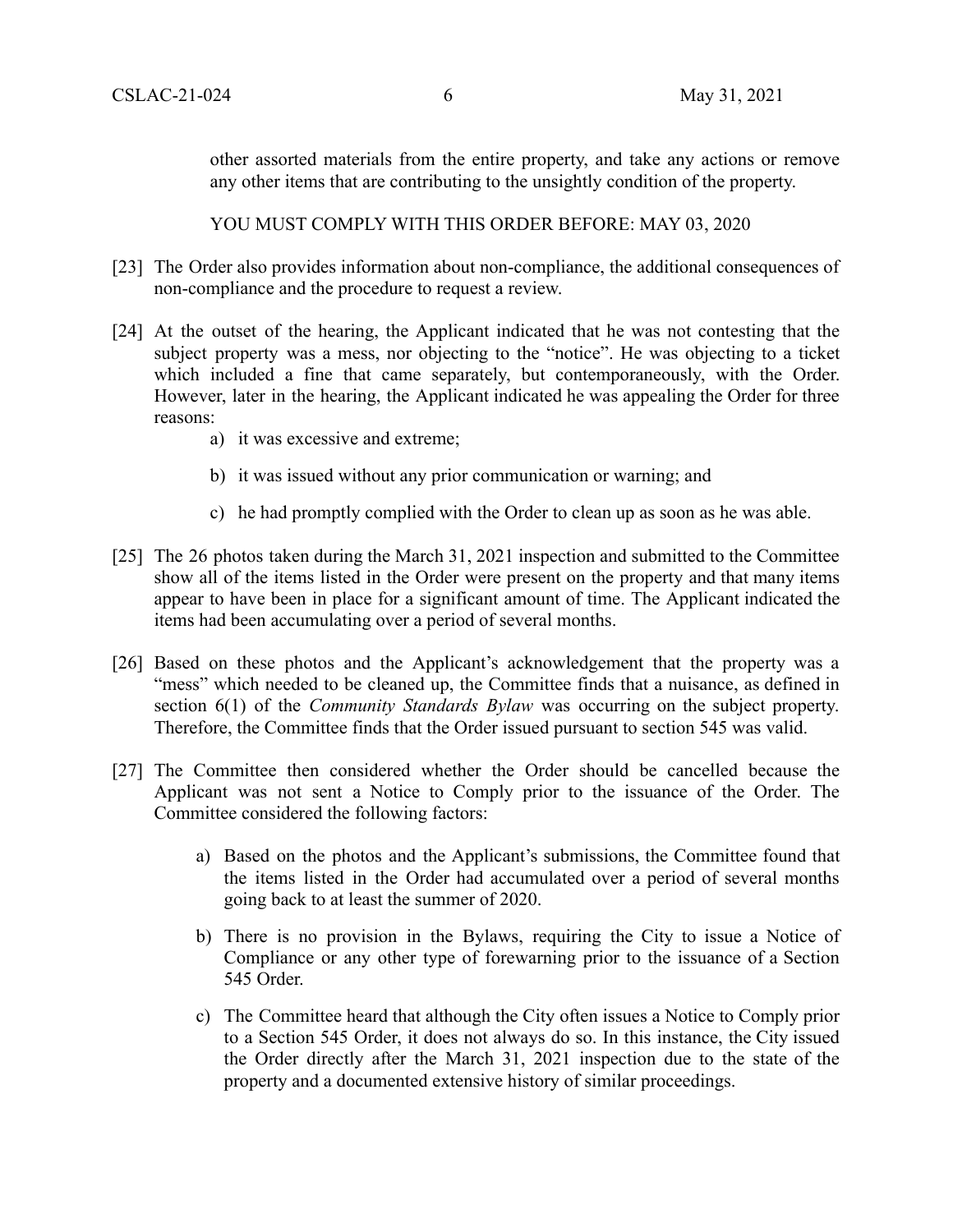- d) Although the parties disagreed on the precise number of infractions, it was common ground that the subject property had a history of prior Orders:
	- i) The City indicated that since 2008, City records show 36 bylaw violations associated with the property (20 involving nuisance on land violations) and numerous Notices to Comply and Section 545 Orders have also been issued.
	- ii) The Applicant strongly disputed the stated record and indicated that to his knowledge he had only received three prior Orders from the City.
- [28] Given these circumstances, the Committee was not persuaded that the Order should be cancelled solely because it was issued immediately after the March 31, 2021 inspection without any prior communication concerning the condition of the subject property.
- [29] Furthermore, the Committee is not persuaded by the fact that the Applicant promptly followed the Order to bring the property into compliance is relevant to whether or not the Order was properly issued in the first place.
- [30] For the above reasons, the Committee confirms the Order.
- [31] The Committee notes that the validity of the ticket and associated fines are not issues within the authority of this Committee and are dealt with through a separate forum. The Committee makes no comment upon them.

KChemian of

Ms. K. Cherniawsky, Chair Community Standards and Licence Appeal Committee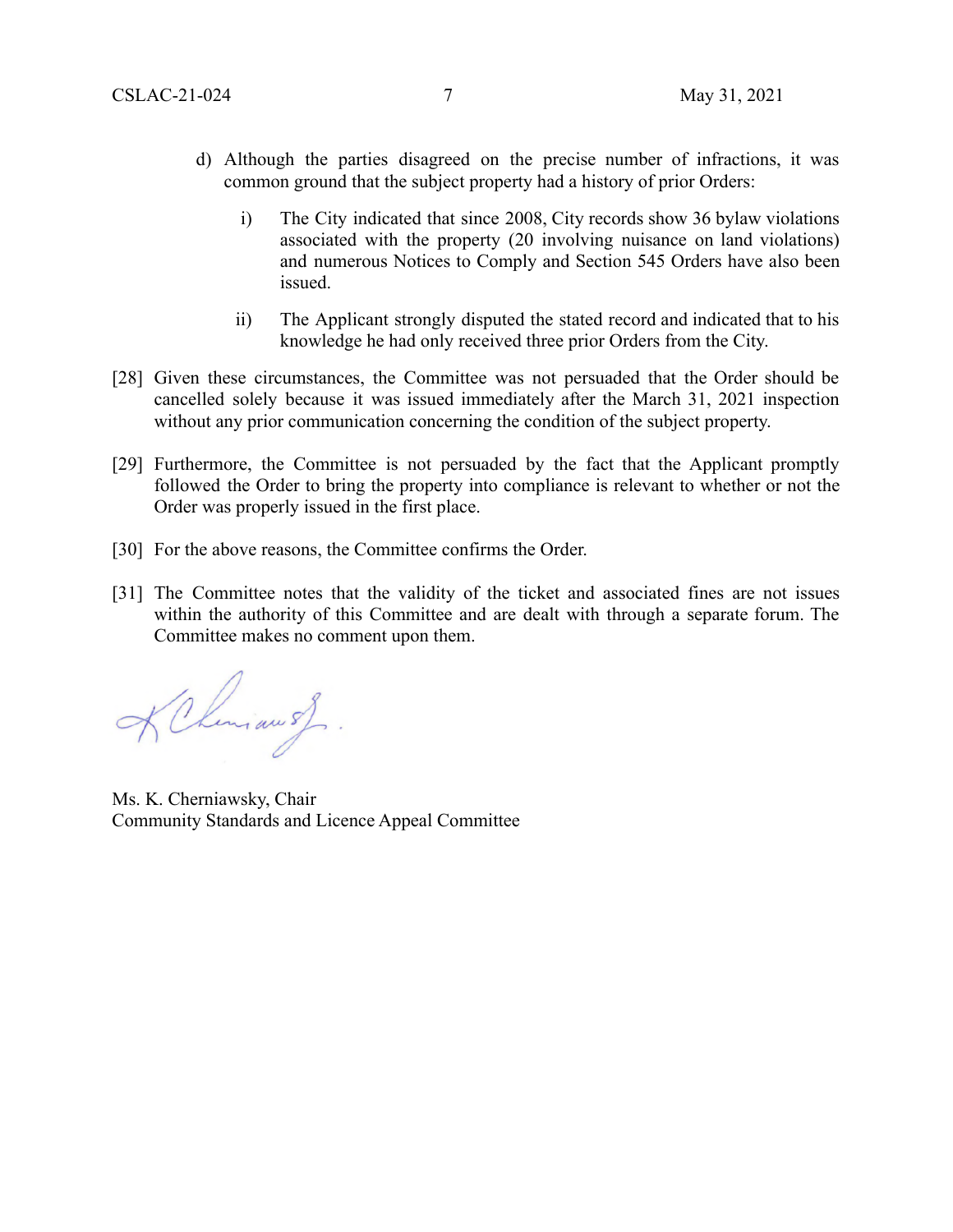# **Important Information for the Applicant**

1. A person affected by this decision may appeal to the Alberta Court of Queen's Bench under Section 548 of the *Municipal Government Act*, RSA 2000, c M-26 if the procedure required to be followed by this Act is not followed, or the decision is patently unreasonable.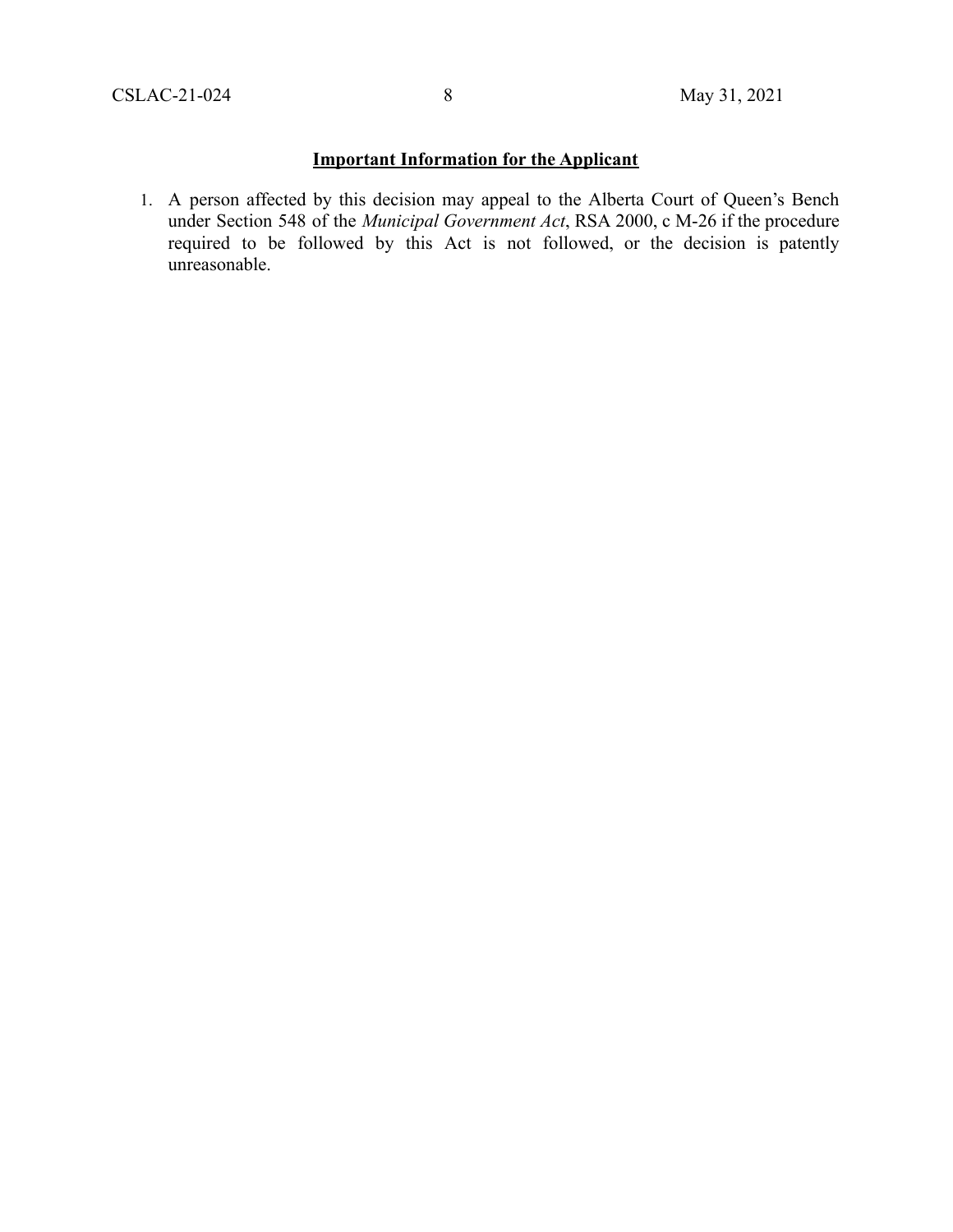

*10019 – 103 Avenue NW Edmonton, AB T5J 0G9 P: 780-496-6079 F: 780-401-7054 cslac[@edmonton.ca](mailto:sdab@edmonton.ca) edmontoncslac.ca*

May 19, 2021

RE: Appeal of Order 389873149-001; 10367 - 146 Street NW Order Pursuant to Section 545(1) of the *Municipal Government Act* File: CSLAC-21-023

## **Postponement Decision**

The Community Standards and Licence Appeal Committee made and passed the following motion on May 18, 2021:

"That the appeal hearing be re-convened on Tuesday, June 15, 2021 to ensure that all parties have proper disclosure of evidence".

The disclosure dates are as follows, although any previously submitted evidence is not required to be re-disclosed:

### **Disclosure Submission Dates**

Appellant: Friday, June 11, 2021 - noon

Respondent: Friday, June 11, 2021 - noon

### **Reasons for Decision:**

[1] On May 18, 2021, the Community Standards and Licence Appeal Committee (the "Committee") heard an appeal that was filed on April 20, 2021. The appeal concerned the decision of Community Standards and Neighbourhoods to issue an Order pursuant to Section 545(1) of the *Municipal Government Act*, RSA 2000, c M-26 (the "*Municipal Government Act*")*.* The Order was dated April 15, 2021 and was mailed on April 19, 2021 and required the following action: